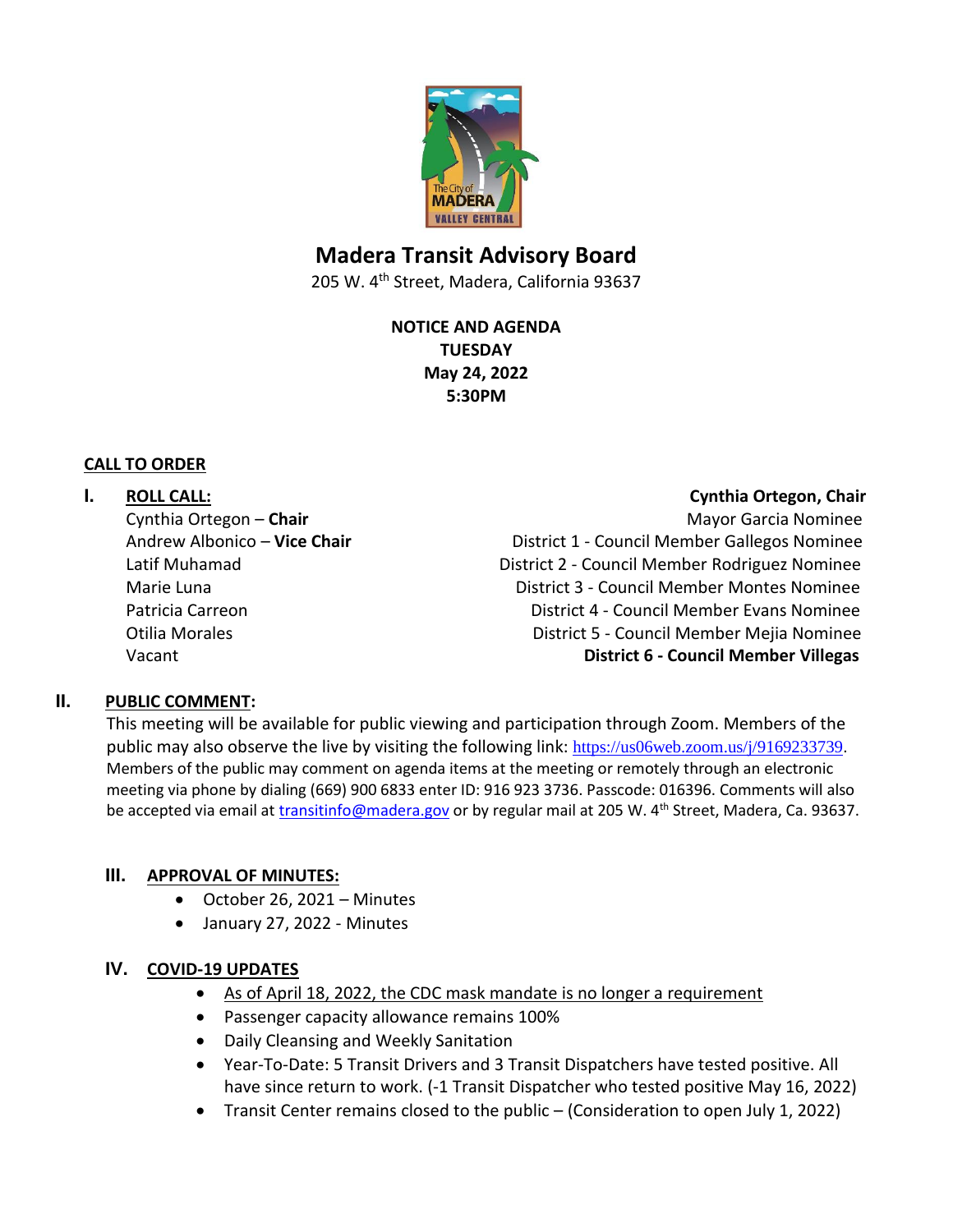# **V. ACTION ITEMS**

- A. Transit Advisory Board Action Items Needed
	- 1. Revert TAB meeting time to 5:30pm (Tuesday)
	- 2. Vote for TAB Secretary

# **VI. PROPOSAL OF SERVICE EXPANSION**

- A. Fixed Route Service Temporarily Removed as Discussions
	- 1. Herndon/ 99 Shopping Center
	- 2. Kaiser and St. Agnes Hospital
	- 3. Children's Hospital
- B. Fixed Route Service Currently on The Table
	- 1. Route 3 Evening Service to Madera Community College
	- 2. Amtrak Station Rd26/Ave 19
	- 3. Extend service hours through 9:30pm
- C. Dial-A-Ride/ADAP
	- 1. Extend service hours through 9:30pm

# **VII. TRANSIT UPDATES**

- A. Service Updates
	- Fixed Route
		- 1. Fares remained waived.
		- DAR/ ADA-Paratransit
			- 1. Fares remain waived.
			- 2. Service remains *only* available to Seniors, Disabled, MCC Students, and Veterans
			- 3. Service for the general public is tentatively set for July 2022
- B. Transit Personnel
	- Drivers On going recruitment. Goal is to have 20 FTEs by May 2022
	- Road Supervisor Current Vacancy
	- Management (General Manager Vincent Parker)
- C. Discussions on expansion of personnel
	- Safety Manager Training and Oversight
	- Evening Road Supervisor Road Monitoring
	- +1 Dispatch
	- Fully Staffed (26 Drivers = FTE and PTE)
- D. Transit Project Updates Current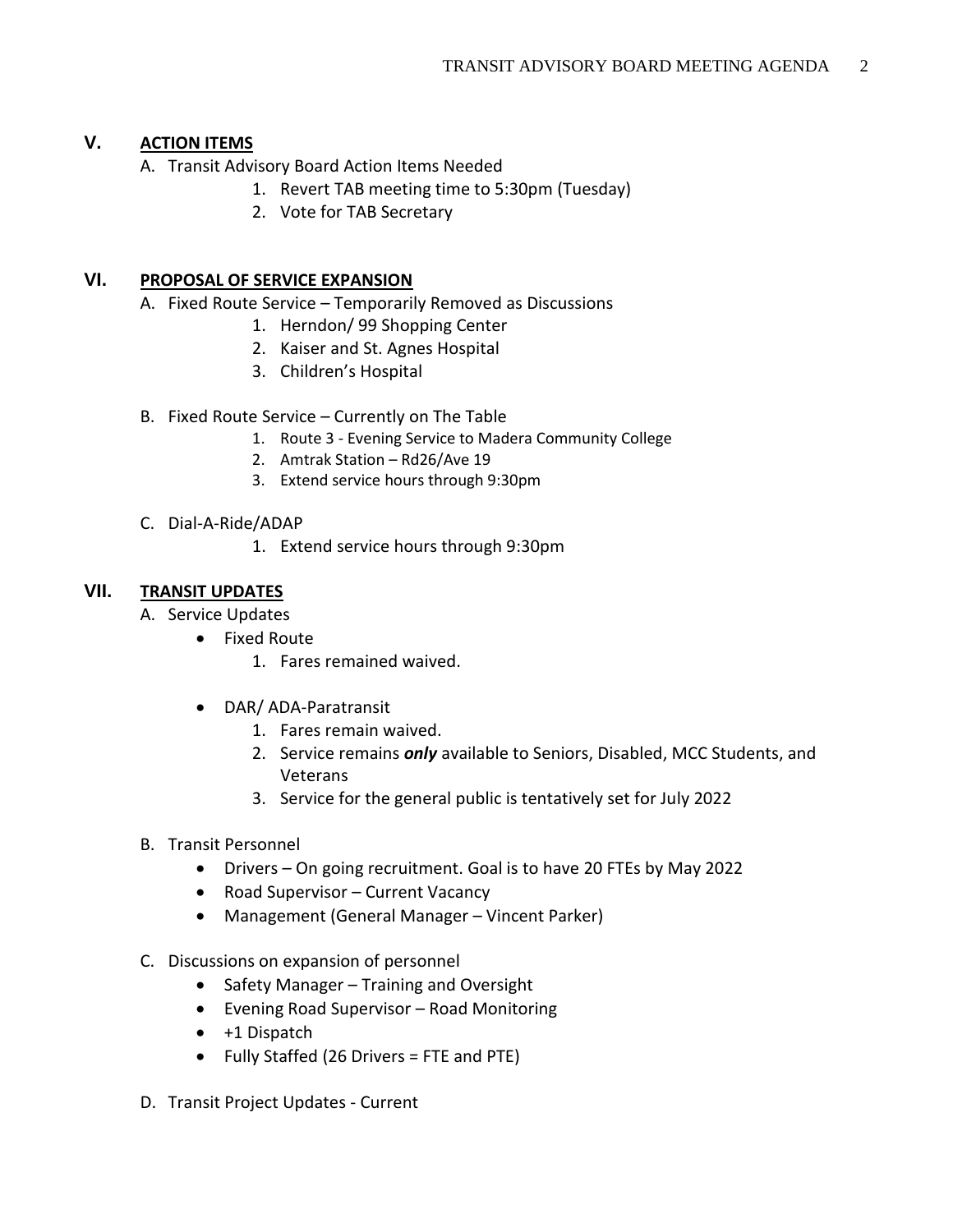- 1. Bus Signage
	- All signs have been installed. Next step is to assess placement to ensure all are placed correctly.
- 2. Technology Modernization Project
	- Staff has begun to meet with Trillium Solutions, Inc. who will assist with the development of the RFP for service and hardware.
	- Initial purpose was to implement a Cashless Fare System *only.*
	- Project was suspended due to revisions and project expansions needed.
	- Revised RFP "Technology Modernization" is tentatively scheduled to be released by Summer 2022
		- o Details: Farebox Cashless System; Automated Vehicle Locator (AVL); Computer Automated Dispatching (CAD) System; Infotainment System; Automated Passenger Count (APC) System; Stop Announcement; Dispatching Software; Vehicle Time of Arrival Software
- 3. Intermodal Transit Center Renovation
	- Temporarily on Hold
	- Site visit scheduled with City Manager (May 24<sup>th</sup>)
- 4. Madera Transit Plan Phase One "Services Assessment"
	- Development of Transit Guidelines and Policies
	- Tentative Completion Date: January 2023
	- Draft to Council: July 2022
- E. Transit Related Projects Coming
	- 1. AHSC (Veterans Housing) Grant
		- Bike Racks/Enhancement at the Intermodal/Bus Stop Signs
			- o Enhancements are to be one mile within project area (Landscape, Lighting, Signage, etc)
			- o Technology Enhancement: Automatic Vehicle Locator (AVL); Large Flat Panel LED Display sign at Intermodal; On-Board multimedia information system to provide update transit information
	- 2. Procurement of Additional Fleet
		- Five (26ft) Transit Buses (FTA 5307 and 5339 Funds)
			- $\circ$  Purpose is to replace five 2012 transit vehicles that are pass their "Useful Life Years"
			- o Grant application is currently in progress
		- Procurement of four ADA Passenger Vans
			- o New addition to transit fleet
			- o Purpose is to provide transportation to medical appointments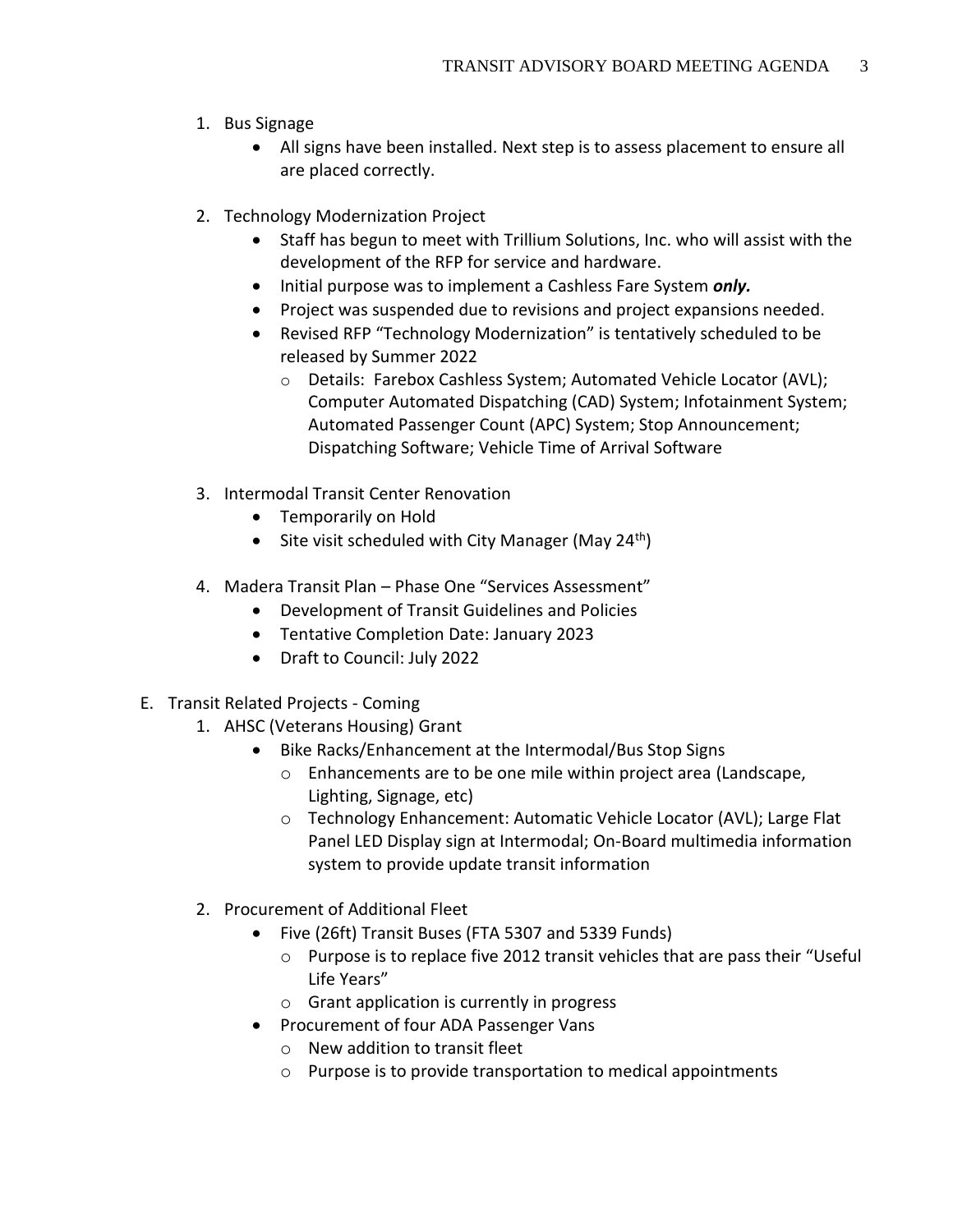- 3. Madera Transit Plan Phase Two "Outreach and Implementation"
	- Route Redesign
	- Service Expansion
	- Community Outreach (Information and Input)

### **VIII. ADMINISTRATIVE ITEMS**

- A. Secret Rider Forms Due (If any)
- B. Recent approved Amendments/Agreements
	- 1. Management and Operation Amendment No. 4 (See Packet)
	- 2. City/ County Agreement Share of MUA Funds (See Packet)
- C. Future Reports and Policy Deadlines
	- 1. FY 2021 NTD Report Submitted and Approved: February 2022
	- 2. ADA Service Plan In progress
	- 3. Public Transit Agency Safety Plan (PTASP): Due December 2022
	- 4. Transit Asset Management Plan: Update Due Winter 2022
	- 5. Innovative Clean Transit (ICT) Rollout Plan: Due July 2023
	- 6. FY 2021 FTA Triennial Review Near Completion

#### **IX. TRANSIT RIDERSHIP – 2022 YEAR TO DATE**

#### **X. ACTION ITEMS: Cynthia Ortegon**

- A. Recommendation to revert meeting time back to 5:30pm
- B. Elect and Vote for Secretary

# **XI. TAB SECRETARY AND MEMBER COMMENTS:** Members/Secretary

#### **XII. ADJOURN MEETING: Cynthia Ortegon**

*(Next Quarterly TAB meeting is scheduled for Thursday, July 28, 2022.)*

*The meeting room is accessible to the physically disabled, and the services of a translator can be made available. Requests for additional accommodations for the disabled, signers, assistive listening devices, or translators needed to assist participation in this public meeting should be made at least seventy-two (72) hours prior to the meeting. Please call the Human Resources Office at (559) 661-5401. Those who are hearing impaired may call 711 or 1-800-735-2929 for TTY Relay Service. Any writing related to an agenda item for the open session of this meeting distributed to the Transit Advisory Board less than 72 hours before this meeting is available for inspection at the City of Madera Office of the City Clerk, 205 W. 4th Street, Madera, California 93637 during normal business hours. Para asistencia en Español sobre este aviso, por favor llame al (559) 661-5405.*